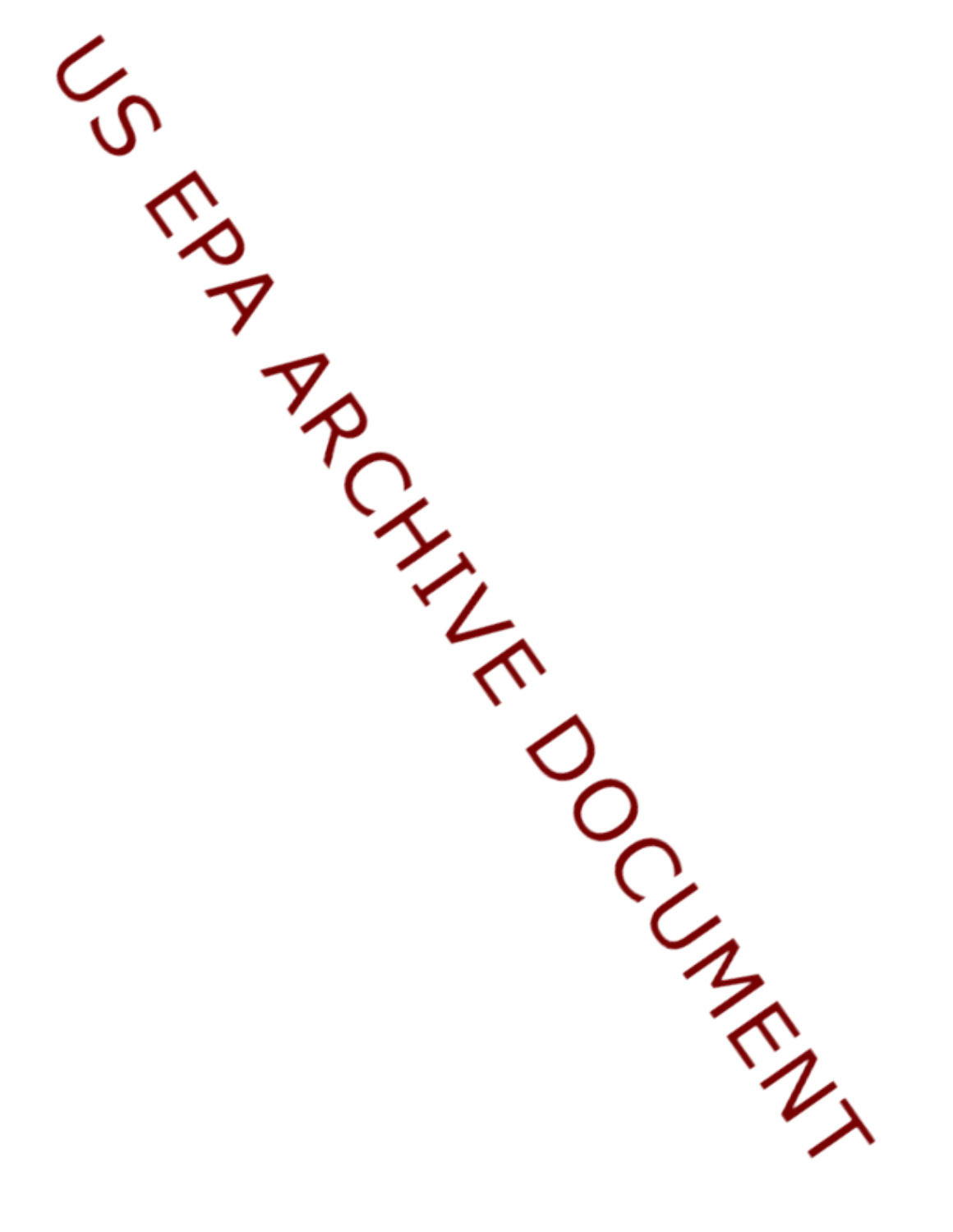## **THE ENVIRONMENTAL TECHNOLOGY VERIFICATION**







# **ETV Joint Verification Statement**

|                                      | TECHNOLOGY TYPE: TUNABLE DIODE LASER (TDL)<br><b>OPEN-PATH MONITOR</b> |                              |                              |
|--------------------------------------|------------------------------------------------------------------------|------------------------------|------------------------------|
| <b>APPLICATION:</b>                  | <b>MONITORING AIR QUALITY</b>                                          |                              |                              |
|                                      | <b>TECHNOLOGY NAME: GasFinder 2.0 TDL Open-Path Monitor</b>            |                              |                              |
| <b>COMPANY:</b>                      | <b>Boreal Laser</b>                                                    |                              |                              |
| <b>ADDRESS:</b>                      | 13, 51127 RR 255<br><b>Spruce Grove</b><br>Alberta, Canada T7Y1A8      | <b>PHONE:</b><br><b>FAX:</b> | 780-987-4382<br>780-987-2418 |
| <b>WEB SITE:</b><br>$E\text{-}MAIL:$ | http://www.boreal-laser.com<br>info@boreal-laser.com                   |                              |                              |

The U.S. Environmental Protection Agency (EPA) has created the Environmental Technology Verification (ETV) Program to facilitate the deployment of innovative or improved environmental technologies through performance verification and dissemination of information. The goal of the ETV Program is to further environmental protection by substantially accelerating the acceptance and use of improved and cost-effective technologies. ETV seeks to achieve this goal by providing high quality, peer reviewed data on technology performance to those involved in the design, distribution, financing, permitting, purchase, and use of environmental technologies.

ETV works in partnership with recognized standards and testing organizations; stakeholder groups which consist of buyers, vendor organizations, and permitters; and with the full participation of individual technology developers. The program evaluates the performance of innovative technologies by developing test plans that are responsive to the needs of stakeholders, conducting field or laboratory tests (as appropriate), collecting and analyzing data, and preparing peer reviewed reports. All evaluations are conducted in accordance with rigorous quality assurance protocols to ensure that data of known and adequate quality are generated and that the results are defensible.

The Advanced Monitoring Systems (AMS) Center, one of 12 technology areas under ETV, is operated by Battelle in cooperation with EPA's National Exposure Research Laboratory. AMS has recently evaluated the performance of optical open-path monitors used to determine pollutants in outdoor air. This verification statement provides a summary of the test results for the Boreal GasFinder 2.0 TDL Open-Path Monitor.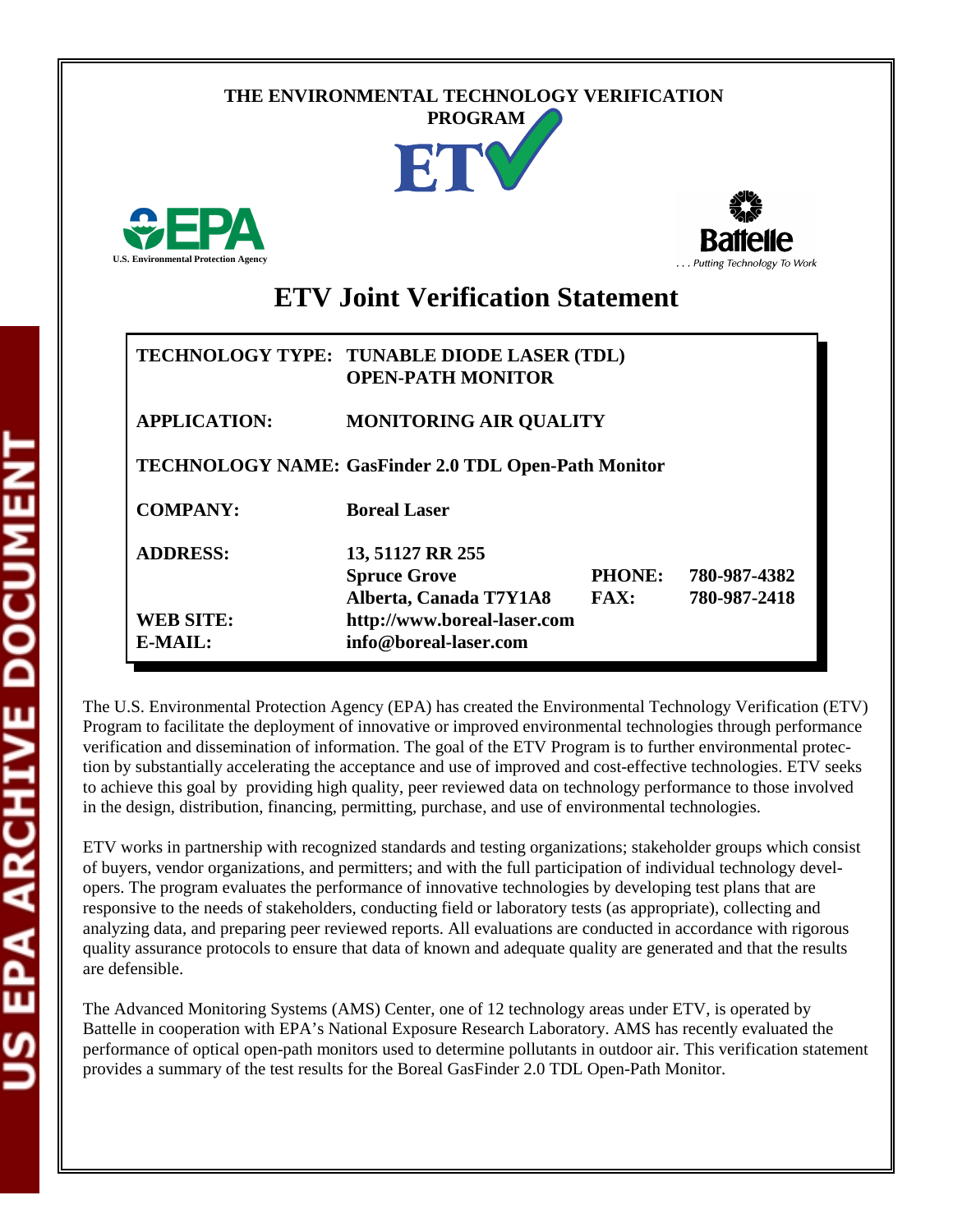#### **VERIFICATION TEST DESCRIPTION**

The verification test described in this report was designed to challenge the GasFinder 2.0 in a manner similar to that which would be experienced in field operations. An optically transparent gas cell filled with known concentrations of a target gas (methane, HF, or ammonia) was inserted into the optical path of the monitor, simulating a condition where the target gas would be present in the ambient air. The monitor was challenged with a target gas, and the resulting measurement was compared to the known concentration of the target gas. The gases were measured in a fixed sequence between April 22 and 28, 2000, at a Battelle outdoor test site near West Jefferson, Ohio.

The target gases were measured at different concentrations, path lengths, integration times, and source intensities to assess the minimum detection limit (MDL), source strength linearity, concentration linearity, accuracy, precision, and sensitivity to atmospheric interferences of the GasFinder 2.0. The MDL was calculated for each target gas by supplying pure nitrogen to the test cell in the optical path of the monitor and taking a series of 25 measurements using an integration time of either 1 or 5 minutes. Source strength linearity was investigated by measuring the effect of reducing the intensity of the light source on the monitor's performance. Concentration linearity was investigated by challenging the monitor with each target gas at concentrations ranging between 25 and 500 ppm. Accuracy and precision of the monitor relative to the gas standards were verified by introducing known concentrations of the target gas into the cell. The effects of atmospheric interfering gases were established by supplying the gas cell with a target gas and varying the distance (path length) between the source and detector.

Quality assurance (QA) oversight of verification testing was provided by Battelle and EPA. Battelle QA staff conducted a technical systems audit and a data quality audit of 10% of the test data. Battelle testing staff conducted a performance evaluation audit, which was reviewed by QA staff. EPA QA staff conducted an independent on-site technical system audit.

### **TECHNOLOGY DESCRIPTION**

The GasFinder 2.0 measures gas concentration over an open path and consists of an integrated transmitter/ receiver unit and a remote, passive retroreflector array. The remote retroreflector is initially targeted by the operator using a two-axis monitor mount, assisted by a telescopic sight and an on-board visible aiming laser. The transceiver houses the laser diode source, drive electronics, detector module, and microcomputer subsystems. The transceiver unit is in a weatherproof enclosure and has connectors for power input and data input/output. The laser light emitted from the transceiver unit propagates through the atmosphere to the retroreflector and returns, where it is focused onto a photodiode detector. Simultaneously, a portion of the laser beam is passed through an onboard gas cell to provide a continuous calibration update. These two optical signals are converted into electrical waveforms, which the microcontroller processes to determine the actual concentration of the target gas along the optical path. The computed gas concentration is then displayed on the back panel of the monitor, as well as transmitted to a central coordinating computer where the data are collected, stored, and displayed. By selecting the appropriate diode laser, the monitor can measure the concentration of methane, ammonia, carbon dioxide, hydrogen sulphide, or hydrogen fluoride in the presence of other gases. Atmospheric gases, such as water vapor, have a negligible effect on the laser system. The self-contained, automatic, self-calibrating monitor can be used as a portable tool, or it can be permanently installed with a path length up to 1,000 meters. It displays average gas concentrations either in parts per million (ppm) or, for low gas concentrations, in parts per million meters (ppm<sup>\*</sup>m). The GasFinder 2.0 weighs 5 kg and measures 26 x 20 x 15 cm (LxWxH) (10.2 x 7.9 x 5.9 inches). It uses 12Vdc power and operates in the range of -30 $\degree$  C to +50 $\degree$  C.

#### **VERIFICATION OF PERFORMANCE**

**Minimum Detection Limit:** The GasFinder 2.0 detection limits were 0.29 to 0.56 ppm\*m for methane. Because the original data were not appropriate for MDL measurements, HF and ammonia were calculated using the